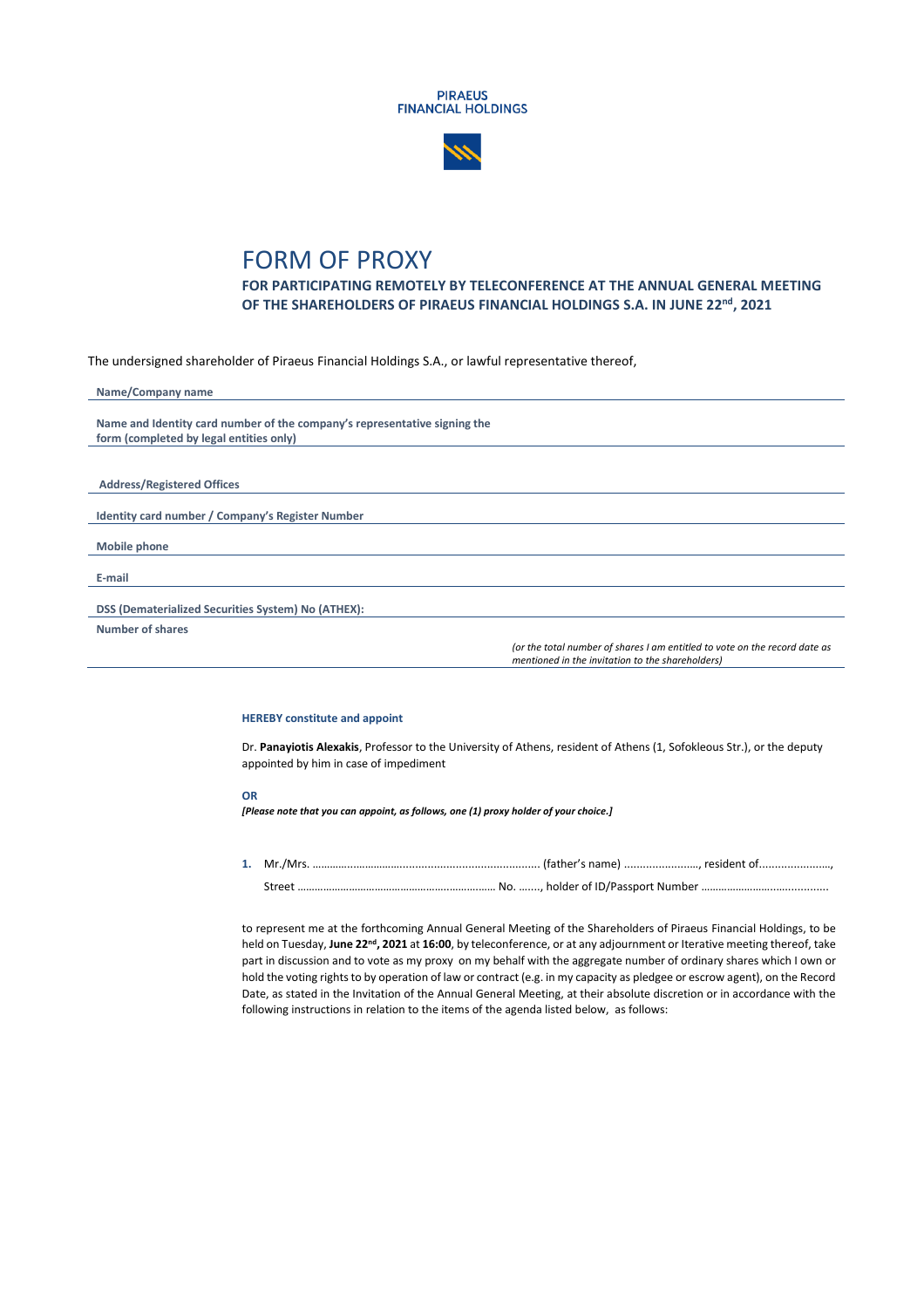



[*Please note 'x' to indicate how you wish to vote. In case that you do not provide specific instructions for voting, it is considered that the proxy holder has been authorized to vote at his/her absolute discretion*].

|     | <b>ITEMS ON THE AGENDA</b>                                                                                                                                                                                                                                                                                                                                                                                                                                                                                                                                                                                                                                                                                                 | <b>FOR</b><br>the resolution, as<br>proposed to the<br><b>General Meeting</b> | <b>AGAINST</b><br>the resolution, as<br>proposed to the<br><b>General Meeting</b> | <b>ABSTAIN</b> |
|-----|----------------------------------------------------------------------------------------------------------------------------------------------------------------------------------------------------------------------------------------------------------------------------------------------------------------------------------------------------------------------------------------------------------------------------------------------------------------------------------------------------------------------------------------------------------------------------------------------------------------------------------------------------------------------------------------------------------------------------|-------------------------------------------------------------------------------|-----------------------------------------------------------------------------------|----------------|
| 1.  | Submission and approval of the Annual Financial Report (Company and Group)<br>for the financial year 01.01.2020 - 31.12.2020, including the Annual Financial<br>Statements, along with the relevant Auditors' and Board of Directors' Reports<br>and Statements                                                                                                                                                                                                                                                                                                                                                                                                                                                            |                                                                               |                                                                                   |                |
| 2.  | Approval of the overall management of the financial year 01.01.2020 -<br>31.12.2020, according to the article 108 of law 4548/2018 and release of auditors<br>from any liability for the financial year $01.01.2020 - 31.12.2020$ according the<br>article 117 para.1 case (c) of the law 4548/2018                                                                                                                                                                                                                                                                                                                                                                                                                        |                                                                               |                                                                                   |                |
| 3.  | Appointment of Certified Auditors (regular and substitute) for the financial year<br>01.01.2021 - 31.12.2021                                                                                                                                                                                                                                                                                                                                                                                                                                                                                                                                                                                                               |                                                                               |                                                                                   |                |
| 4.  | Submission of the annual Audit Committee's Report pursuant to article 44 para.<br>1 case i) of Law 4449/2017                                                                                                                                                                                                                                                                                                                                                                                                                                                                                                                                                                                                               | <b>WITHOUT VOTING</b>                                                         |                                                                                   |                |
| 5.  | Approval of remuneration paid in respect of 2020 and preliminary approval of<br>remuneration to be paid to members of the Board of Directors in respect of 2021                                                                                                                                                                                                                                                                                                                                                                                                                                                                                                                                                            |                                                                               |                                                                                   |                |
| 6.  | Submission of the Remuneration Report of the year 2020 for discussion and vote<br>by the General Meeting, according to article 112 of Law 4548/2018                                                                                                                                                                                                                                                                                                                                                                                                                                                                                                                                                                        |                                                                               |                                                                                   |                |
| 7.  | Approval of amendment of the Directors' Remuneration Policy                                                                                                                                                                                                                                                                                                                                                                                                                                                                                                                                                                                                                                                                |                                                                               |                                                                                   |                |
| 8.  | Approval of Severance Policy                                                                                                                                                                                                                                                                                                                                                                                                                                                                                                                                                                                                                                                                                               |                                                                               |                                                                                   |                |
| 9.  | Approval of the Board Director Suitability Policy                                                                                                                                                                                                                                                                                                                                                                                                                                                                                                                                                                                                                                                                          |                                                                               |                                                                                   |                |
| 10. | Set-off of the Company's "Share premium" account, including a special reserve<br>pursuant to article 4 para. 4a of Codified Law 2190/1920, against the account<br>"Retained earnings" for the write-off of an equivalent amount of losses from<br>prior years according to article 35 para. 3 of Law 4548/2018, granting relevant<br>authorizations to the Board of Directors                                                                                                                                                                                                                                                                                                                                              |                                                                               |                                                                                   |                |
| 11. | Share capital decrease in kind by decreasing the nominal value of each ordinary<br>share by the amount of $\epsilon$ 0.05, without changing the total number of common<br>shares pursuant article 31 para. 1 of law 4548/2018 in conjunction with the<br>provisions of article 17 of law 4548/2018, in order to distribute to the<br>shareholders shares issued by the Cypriot subsidiary company under the name<br>"PHOENIX VEGA MEZZ LTD" held by the Company, with a value corresponding to<br>the value of the Company's share capital decrease. Respective amendment of<br>articles 5 and 25 of the Company's Articles of Association and provision of<br>relevant authorizations to the Company's Board of Directors |                                                                               |                                                                                   |                |
| 12. | Granting of permission, as per article 98 para. 1 of law 4548/2018, to the<br>Members of the Board of Directors and Managers of the Company, to participate<br>on the board of directors or in the management of the Company's subsidiaries<br>and affiliates                                                                                                                                                                                                                                                                                                                                                                                                                                                              |                                                                               |                                                                                   |                |